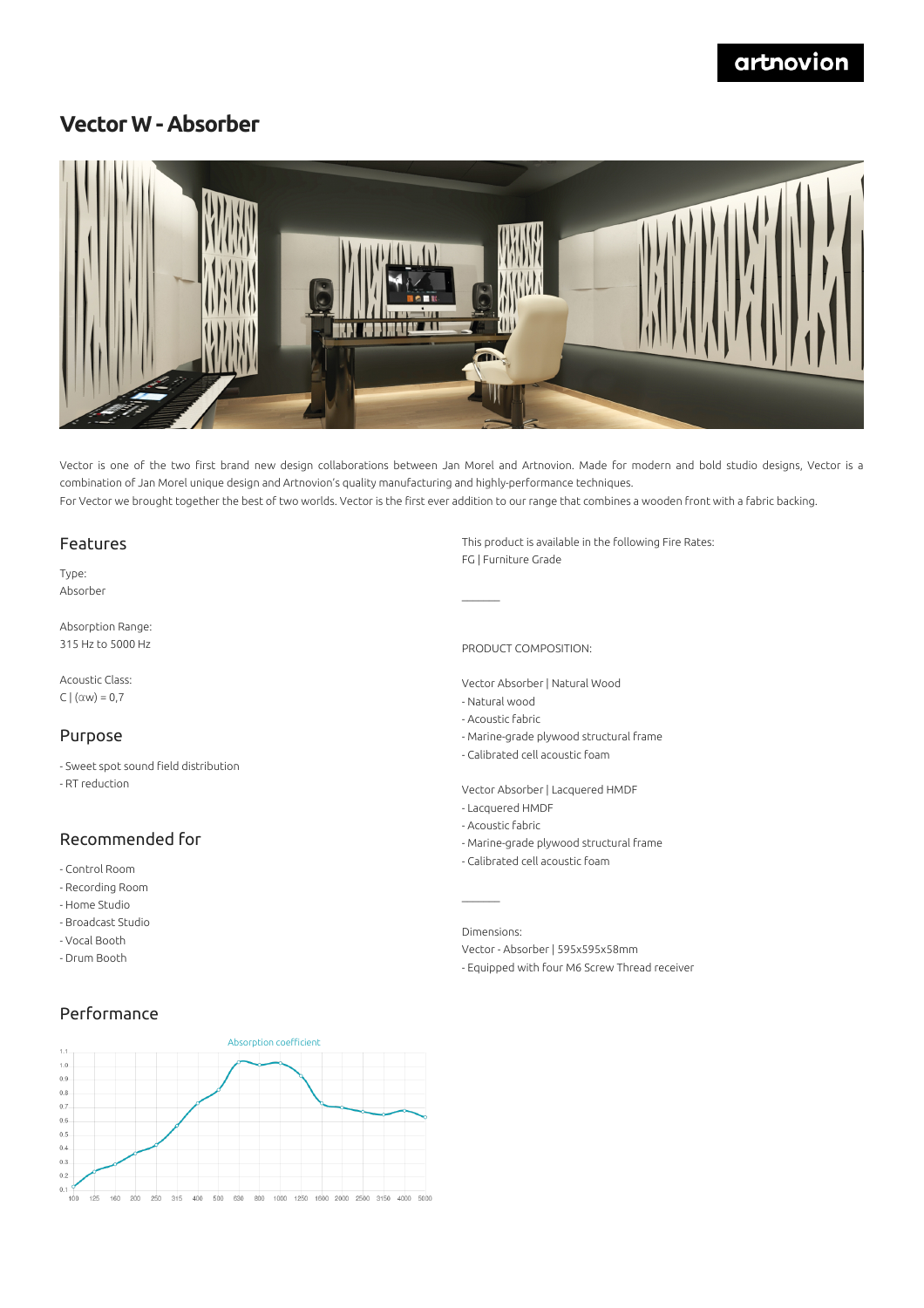

When using FixArt Tube on the ceiling, it is obligatory to use the FixArt Lock security device. This system guarantees a safe and precise installation.

595x595x58mm |1.84 Kg